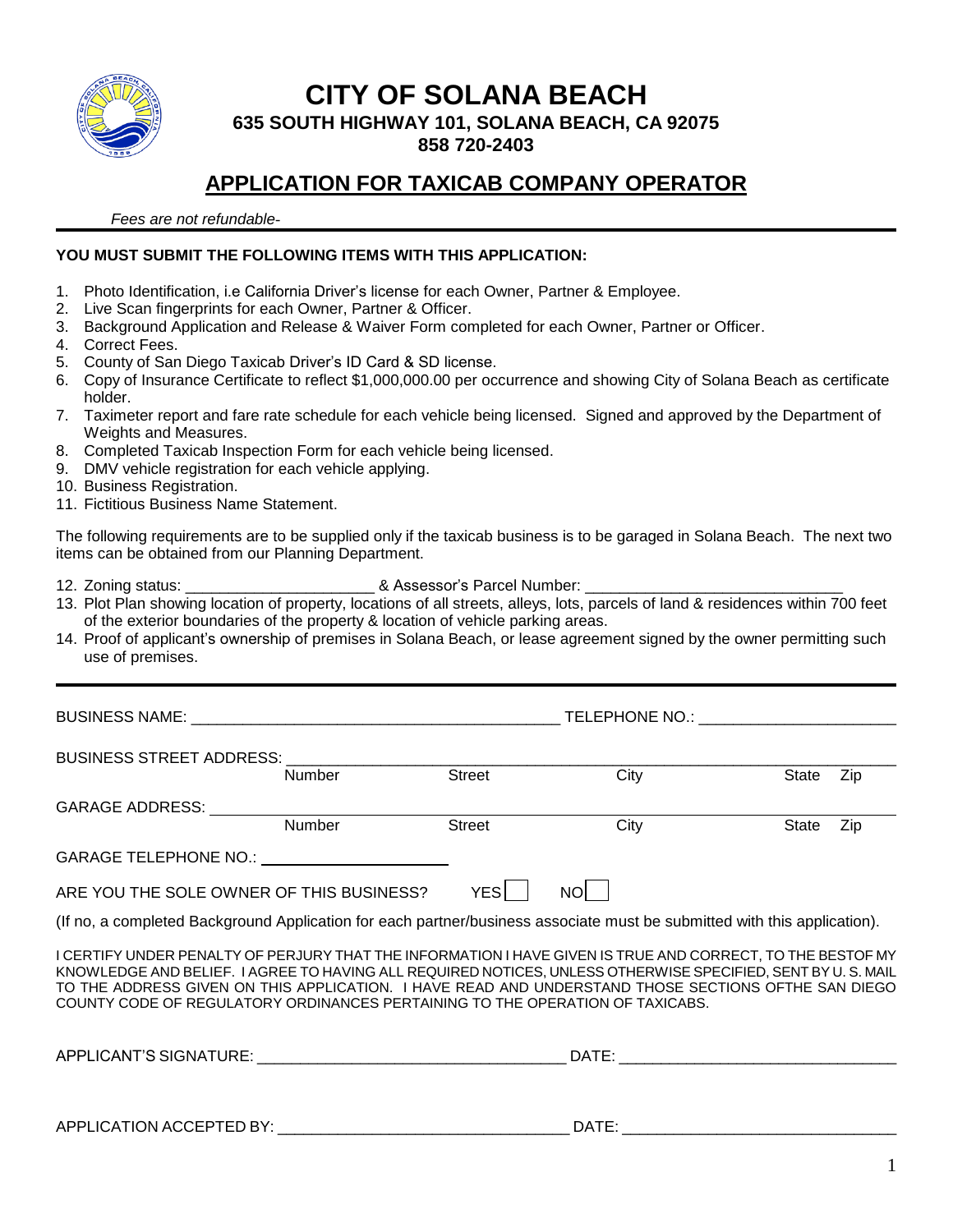

## **CITY OF SOLANA BEACH 635 SOUTH HIGHWAY 101, SOLANA BEACH, CA 92075 858 720-2403**

## **BACKGROUND APPLICATION FOR SHERIFF'S REGULATORY ACTIVITIES**

- 1. Photo identification (i.e., California Driver's License).
- 2. Release & Waiver Form.
- 3. If not born in U.S., submit permanent residence status, I-94 or U.S Passport.

#### *Please type or print legibly.*

| Affiliation with business or title: (check one)                                                                                                                                                                                                                                                                                                                                                                                                                                       |          | Owner   Officer   Partner   other                                                |         |       |                    |
|---------------------------------------------------------------------------------------------------------------------------------------------------------------------------------------------------------------------------------------------------------------------------------------------------------------------------------------------------------------------------------------------------------------------------------------------------------------------------------------|----------|----------------------------------------------------------------------------------|---------|-------|--------------------|
|                                                                                                                                                                                                                                                                                                                                                                                                                                                                                       |          |                                                                                  |         |       |                    |
| (Last)                                                                                                                                                                                                                                                                                                                                                                                                                                                                                | (First)  | (Middle)                                                                         |         |       |                    |
|                                                                                                                                                                                                                                                                                                                                                                                                                                                                                       |          |                                                                                  |         |       |                    |
| Height: ________________  Weight: _______________  Hair: _______________  Eyes: ___________________                                                                                                                                                                                                                                                                                                                                                                                   |          |                                                                                  |         |       |                    |
|                                                                                                                                                                                                                                                                                                                                                                                                                                                                                       |          |                                                                                  |         |       |                    |
|                                                                                                                                                                                                                                                                                                                                                                                                                                                                                       |          |                                                                                  |         |       |                    |
| (Number)                                                                                                                                                                                                                                                                                                                                                                                                                                                                              | (Street) | (City)                                                                           | (State) | (Zip) |                    |
| Have you applied for a similar regulatory license in any other jurisdiction in the past (5) five years? YES $\Box$ NO<br>List all charges (misdemeanors & felonies) resulting in conviction or plea of nolo contendere:                                                                                                                                                                                                                                                               |          |                                                                                  |         |       |                    |
| Date<br>Charge                                                                                                                                                                                                                                                                                                                                                                                                                                                                        |          | <b>Investigating Agency</b>                                                      |         |       | <b>Disposition</b> |
| I hereby certify under penalty of perjury that the statements made in this application are true and correct to the best of my knowledge and<br>belief. I understand that any false statements or information are grounds for denial of this application. I agree to have all the required<br>notices, unless otherwise specified, sent by U.S. mail to the address given on the application. The right of reasonable inspection shall be a<br>condition for issuance of this license. |          |                                                                                  |         |       |                    |
|                                                                                                                                                                                                                                                                                                                                                                                                                                                                                       |          |                                                                                  |         |       |                    |
| SHERIFF'S USE:<br><b>COMMENTS:</b>                                                                                                                                                                                                                                                                                                                                                                                                                                                    |          | [] APPROVED [] DISAPPROVAL Date: ______________ Signature: _____________________ |         |       |                    |

 $\_$  ,  $\_$  ,  $\_$  ,  $\_$  ,  $\_$  ,  $\_$  ,  $\_$  ,  $\_$  ,  $\_$  ,  $\_$  ,  $\_$  ,  $\_$  ,  $\_$  ,  $\_$  ,  $\_$  ,  $\_$  ,  $\_$  ,  $\_$  ,  $\_$  ,  $\_$  ,  $\_$  ,  $\_$  ,  $\_$  ,  $\_$  ,  $\_$  ,  $\_$  ,  $\_$  ,  $\_$  ,  $\_$  ,  $\_$  ,  $\_$  ,  $\_$  ,  $\_$  ,  $\_$  ,  $\_$  ,  $\_$  ,  $\_$  ,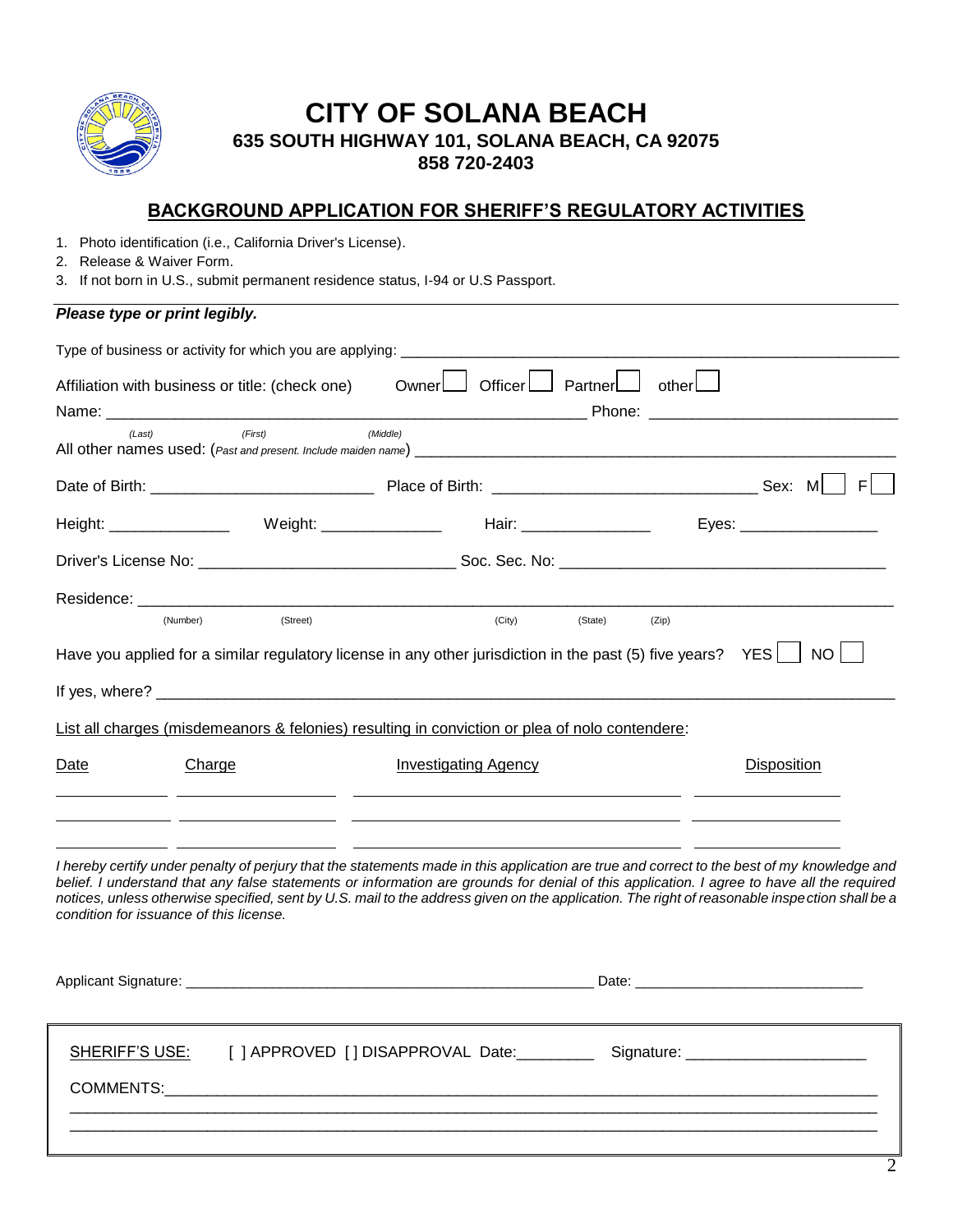

## **CITYOF SOLANA BEACH 635 SOUTH HIGHWAY 101, SOLANA BEACH, CA 92075 858/720-2403**

## **AUTHORIZATION TO RELEASE INFORMATION**

TO WHOM IT MAY CONCERN:

Subject Name: \_\_\_\_\_\_\_\_\_\_\_\_\_\_\_\_\_\_\_\_\_\_\_\_\_\_\_\_\_\_\_\_\_\_\_\_\_\_\_\_\_\_\_\_\_\_\_\_\_\_\_\_\_\_\_\_\_\_\_\_\_\_

Date of Birth: \_\_\_\_\_\_\_\_\_\_\_\_\_\_\_\_\_\_\_\_\_\_\_\_\_\_\_\_\_\_\_\_ SSN: \_\_\_\_\_\_\_\_\_\_\_\_\_\_\_\_\_\_\_\_\_\_\_\_

As an applicant for a business permit/license from the San Diego Sheriff's Department, I am required to furnish information for use in determining my qualifications. In this connection, I authorize the disclosure and release of any and all truthful information that you may have concerning me, including, but not limited to, employment records, personnel files, background investigation files, disciplinary records, complaints or grievances filed by or against me, training files, arrest, criminal, probation and driving records, military, academic or other records.

I direct you to release this information upon request of the bearer. This release is executed with full knowledge and understanding that the information is for the official use of the San Diego County Sheriff's Department.

I understand I will not receive and am not entitled to know the contents of confidential reports received and I further understand that these reports are privileged.

I hereby release you, your organization, their agents and representatives, and any person furnishing information, from any and all liability and/or damage that may result from furnishing the above information. A photocopy of this release is to be considered as valid as an original. This release will expire one (1) year after the date signed.

|                                                                                                                                                                                                                                | Date: ____________________ |  |
|--------------------------------------------------------------------------------------------------------------------------------------------------------------------------------------------------------------------------------|----------------------------|--|
|                                                                                                                                                                                                                                |                            |  |
|                                                                                                                                                                                                                                |                            |  |
| SHERIFF'S USE: [ ] APPROVED [ ] DISAPPROVAL Date: ____________ Signature: __________________________                                                                                                                           |                            |  |
| COMMENTS: The community of the community of the community of the community of the community of the community of the community of the community of the community of the community of the community of the community of the comm |                            |  |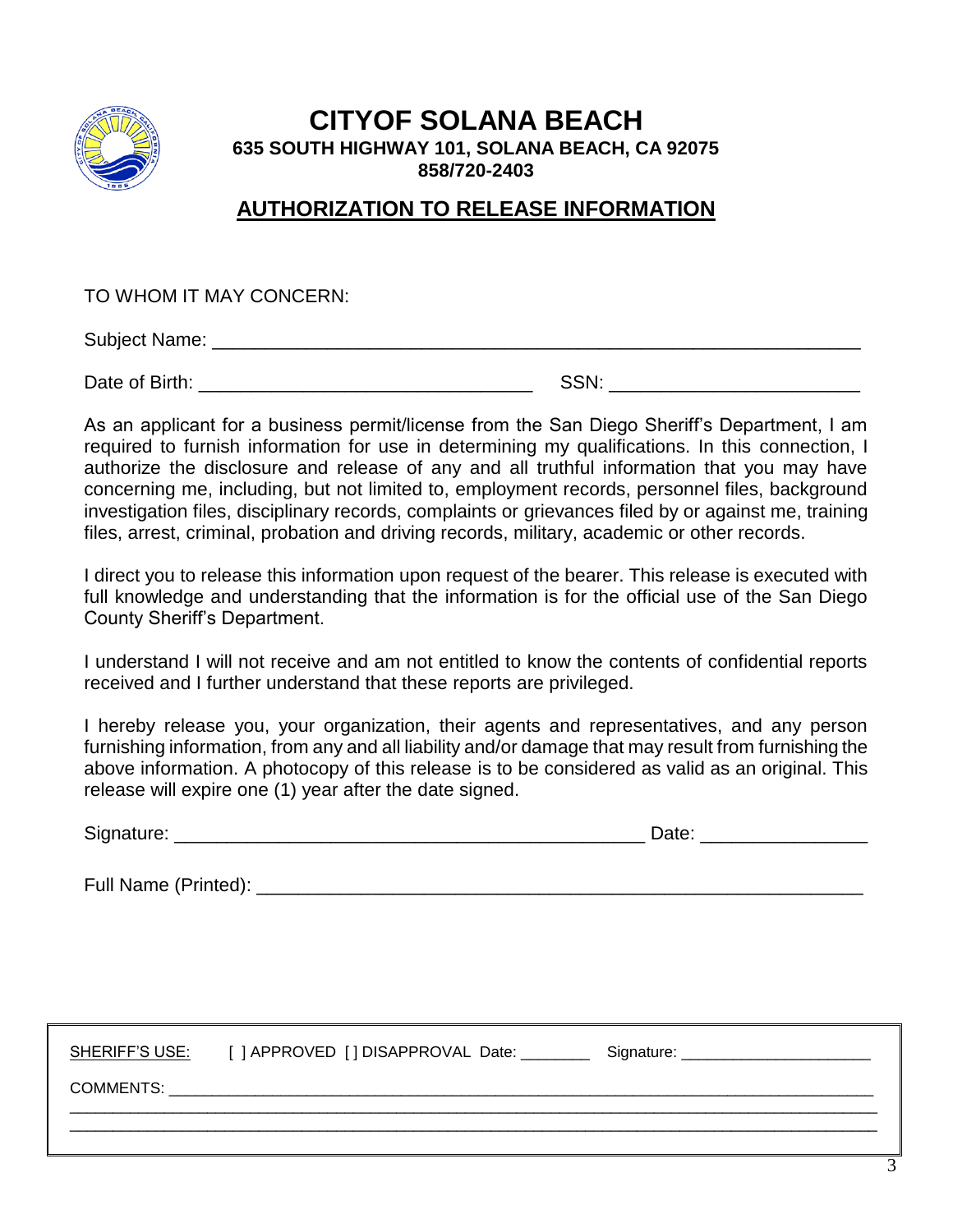### **CITY OF SOLANA BEACH TAXICABS AND TAXICAB OPERATORS PERMIT APPLICATION**

# **TAXI INFORMATION**

(TYPE OR PRINT LEGIBLY)

. . . . . . . . . .

.............................

COMPLETE THE FOLLOWING INFORMATION FOR EACH VEHICLE TO BE LICENSED: (ATTACH ADDITIONAL SHEETS IF NECESSARY)

| YEAR & MAKE | $\mathsf{CAB}~\#$ | CAPACITY | LICENSE NUMBER | LAST 5 DIGITS OF VIN NUMBER |
|-------------|-------------------|----------|----------------|-----------------------------|
|             |                   |          |                |                             |
|             |                   |          |                |                             |
|             |                   |          |                |                             |
|             |                   |          |                |                             |
|             |                   |          |                |                             |
|             |                   |          |                |                             |
|             |                   |          |                |                             |
|             |                   |          |                |                             |
|             |                   |          |                |                             |
|             |                   |          |                |                             |
|             |                   |          |                |                             |
|             |                   |          |                |                             |
|             |                   |          |                |                             |
|             |                   |          |                |                             |
|             |                   |          |                |                             |
|             |                   |          |                |                             |
|             |                   |          |                |                             |

I CERTIFY UNDER PENALTY OF PERJURY THAT THE INFORMATION I HAVE GIVEN IS TRUE AND CORRECT TO THE BEST OF MY KNOWLEDGE AND BELIEF. I HAVE RECEIVED, UNDERSTAND AND AGREE TO HAVE ALL REQUIRED NOTICES, UNLESS OTHERWISE SPECIFIED, SENT BY U.S. MAIL TO THE ADDRESS GIVEN ON THIS APPLICATION.

DATE: \_\_\_\_\_\_\_\_\_\_\_\_\_\_\_\_\_\_\_\_\_\_\_ OWNER'S SIGNATURE: \_\_\_\_\_\_\_\_\_\_\_\_\_\_\_\_\_\_\_\_\_\_\_\_\_\_\_\_\_\_\_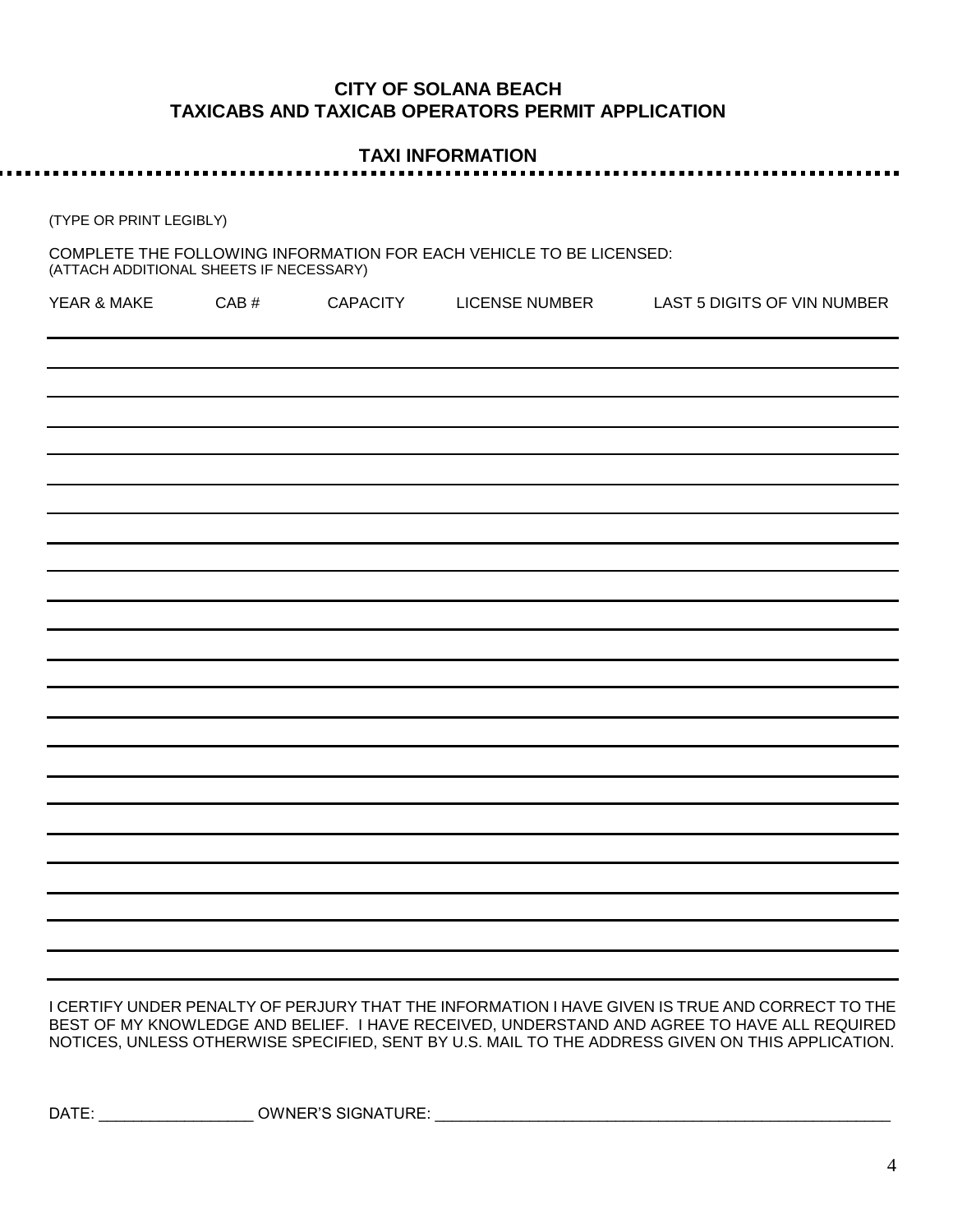#### **CITY OF SOLANA BEACH TAXICABS AND TAXICAB OPERATORS PERMIT APPLICATION**

#### **TAXI OPERATOR**

. . . . . .

| NUMBER OF VEHICLES: University Processing |  |  |
|-------------------------------------------|--|--|
|                                           |  |  |
|                                           |  |  |
| <b>SCHEDULE OF FARES:</b>                 |  |  |
|                                           |  |  |
|                                           |  |  |

PERFORMANCE: THE UNDERSIGNED APPLICANT ACKNOWLEDGES RESPONSIBILITY UNDER THE LICENSE TO PROVIDE SERVICE AS INDICATED ABOVE FOR THE DURATION OF THE LICENSE PERIOD.

I CERTIFY UNDER PENALTY OF PERJURY THAT THE INFORMATION I HAVE GIVEN IS TRUE AND CORRECT TO THE BEST OF MY KNOWLEDGE AND BELIEF. I HAVE RECEIVED, UNDERSTAND AND AGREE TO HAVE ALL REQUIRED NOTICES, UNLESS OTHERWISE SPECIFIED, SENT BY U.S. MAIL TO THE ADDRESS GIVEN ON THIS APPLICATION.

DATE: \_\_\_\_\_\_\_\_\_\_\_\_\_\_\_\_\_\_ TAXICAB DRIVER'S SIGNATURE: \_\_\_\_\_\_\_\_\_\_\_\_\_\_\_\_\_\_\_\_\_\_\_\_\_\_\_\_\_\_\_\_\_\_\_\_\_\_\_\_\_\_\_\_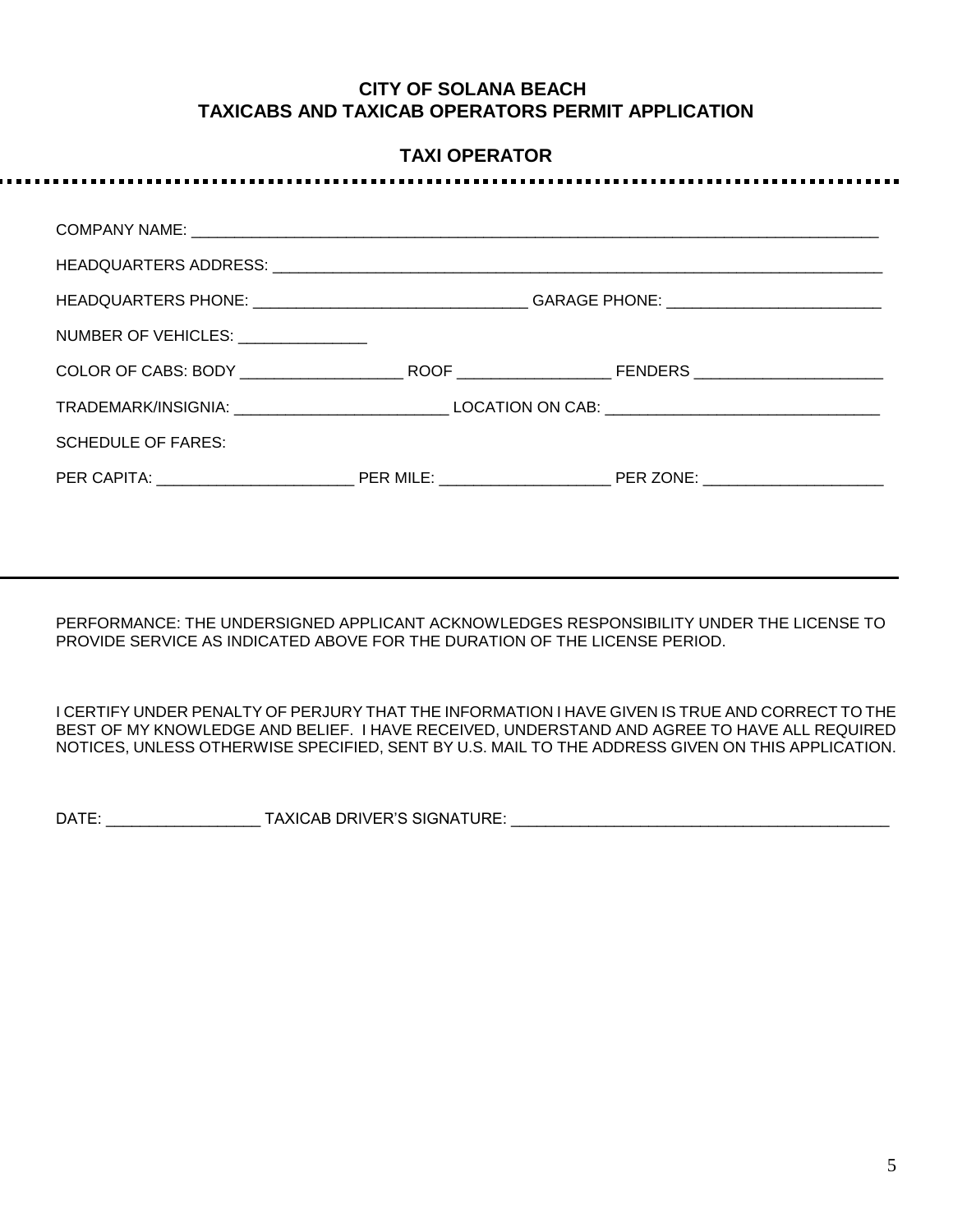## **CITY OF SOLANA BEACH DEPARTMENT APPROVALS**

Each appropriate department will sign this page indicating the applicant has met all requirements and then Code Enforcement Department may issue a permit.

| CODE ENFORCEMENT DEPARTMENT                                                                                        |
|--------------------------------------------------------------------------------------------------------------------|
|                                                                                                                    |
| DISAPPROVED: _____________________________                                                                         |
|                                                                                                                    |
|                                                                                                                    |
|                                                                                                                    |
|                                                                                                                    |
| WITH THE FOLLOWING CONDITIONS:                                                                                     |
|                                                                                                                    |
| <u> 1990 - Jan James James James James James James James James James James James James James James James James</u> |
|                                                                                                                    |
|                                                                                                                    |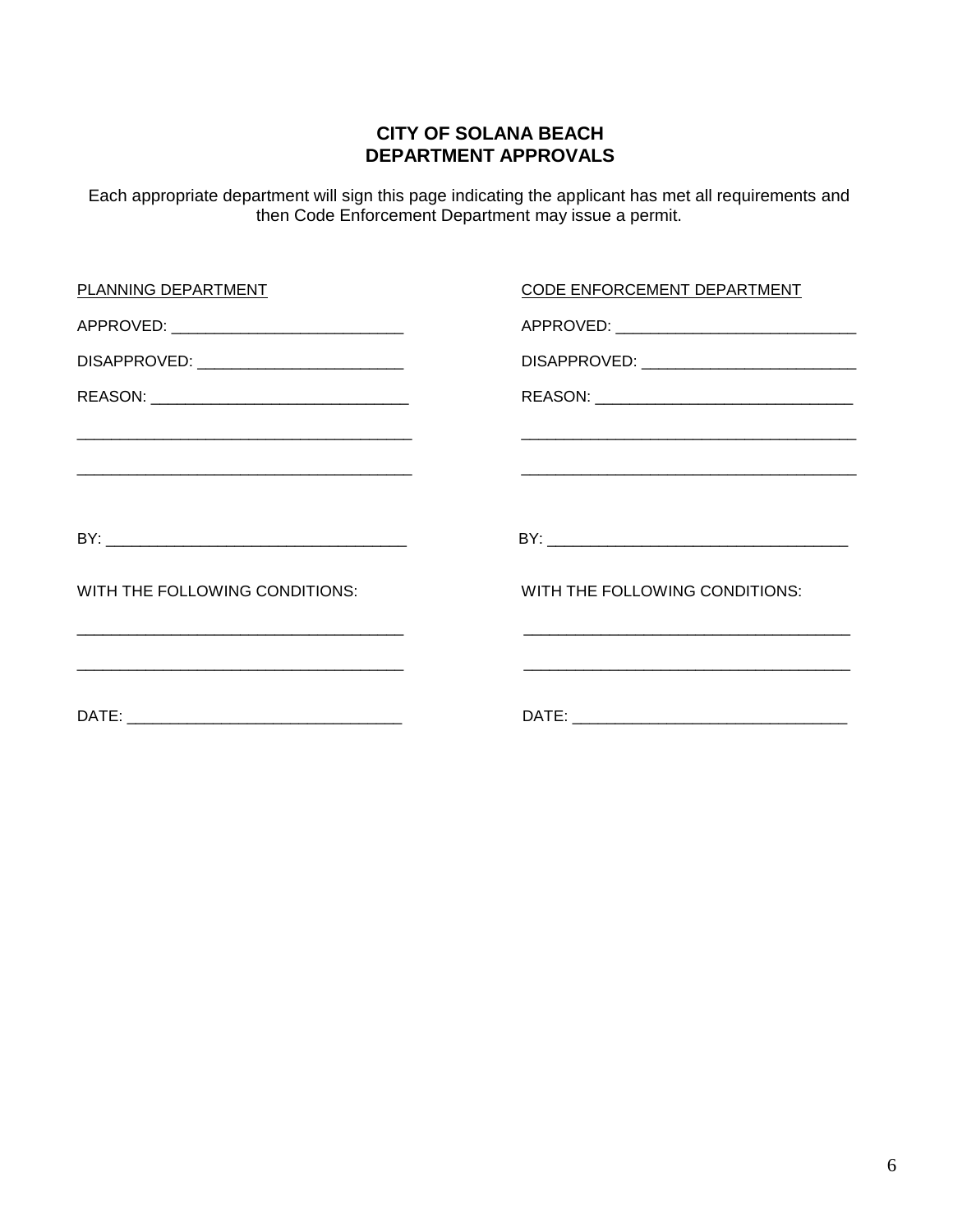



 *William D. Gore, Sheriff*

| SAN DIEGO COUNTY SHERIFF'S DEPARTMENT TAXI INSPECTION FORM<br>Inspection is for Taxi Medallion in the following area(s): |                      |                  |                  |                  |                            |
|--------------------------------------------------------------------------------------------------------------------------|----------------------|------------------|------------------|------------------|----------------------------|
| Unincorporated___ Encinitas ___ Solana Beach ___ Del Mar ___ Vista ___ San Marcos ___                                    |                      |                  |                  |                  |                            |
|                                                                                                                          |                      |                  |                  |                  |                            |
| Inspection Date _____________ Inspection Location ______________________________                                         |                      |                  |                  |                  |                            |
|                                                                                                                          |                      |                  |                  |                  |                            |
|                                                                                                                          |                      |                  |                  |                  |                            |
|                                                                                                                          |                      |                  |                  |                  |                            |
|                                                                                                                          |                      |                  |                  |                  |                            |
| Taximeter Make __________________                                                                                        |                      |                  |                  |                  |                            |
| Taximeter Inspection: Yes   No     Taximeter Inspection Date: __________________                                         |                      |                  |                  |                  |                            |
| Rates: \$ _____ per _____ mile \$ ____ each additional _____ mile \$ _____ per hour wait time                            | Fares Posted? Yes No |                  |                  |                  |                            |
| -------------------------BELOW PORTION TO BE COMPLETED BY TAXI INSPECTOR-------------------------                        |                      |                  |                  |                  |                            |
| <b>Overall Condition of Vehicle</b>                                                                                      |                      |                  |                  |                  |                            |
| <b>EXTERIOR BODY</b>                                                                                                     |                      | <b>PASS</b>      | FAIL             |                  | <b>REPAIR &amp; RETURN</b> |
| No tears or rust holes in the vehicle body                                                                               |                      | $\Box$           | $\Box$           | $\Box$           |                            |
| No loose pieces hanging from vehicle body<br>Fenders, bumpers, trim securely fixed to vehicle                            |                      | $\Box$<br>$\Box$ | $\Box$<br>$\Box$ | $\Box$<br>$\Box$ |                            |
| Vehicle equipped with front/rear bumpers                                                                                 |                      | $\Box$           | $\Box$           | $\Box$           |                            |
| No extensive un-repaired body damage                                                                                     |                      | $\Box$           | $\Box$           | $\Box$           |                            |
| Ext. reasonably clean name/number not obscured                                                                           |                      | $\Box$           | $\Box$           | $\Box$           |                            |
| Painted and marked with approved color scheme                                                                            |                      | $\Box$           | $\Box$           | H                |                            |
| <b>LIGHTS</b>                                                                                                            |                      |                  |                  |                  |                            |
| Headlights operable on both high and low beam<br>Taillights/parking/signal & interior lights operable                    |                      | U.<br>I.         | $\Box$<br>ΙI     | U<br>H           |                            |
| <b>DOORS</b>                                                                                                             |                      |                  |                  |                  |                            |
| Door latches/handles operable (interior/exterior)                                                                        |                      | $\Box$           | Ħ                | $\Box$           |                            |
| Handles & doors are intact and clean                                                                                     |                      | $\Box$           | ΙI               | H                |                            |
| <b>WINDOWS/WIPERS</b>                                                                                                    |                      |                  |                  |                  |                            |
| No cracks or chips that would interfere w/driver                                                                         |                      | ΙI               | Ιl               | H                |                            |
| Intact & able to be opened/closed                                                                                        |                      | Ιl               | Π                | ΙI               |                            |
| Clean so as not to obstruct visibility                                                                                   |                      | ΙI               | Π                | ΙI               |                            |
| Wipers maintained in good operating condition                                                                            |                      | ΙI               | ΙI               | ΙI<br>Ιl         | (Solana Beach Only)        |
| No aftermarket tint applied to any window                                                                                |                      | Ιl               | Ιl               |                  |                            |

*(OVER)*